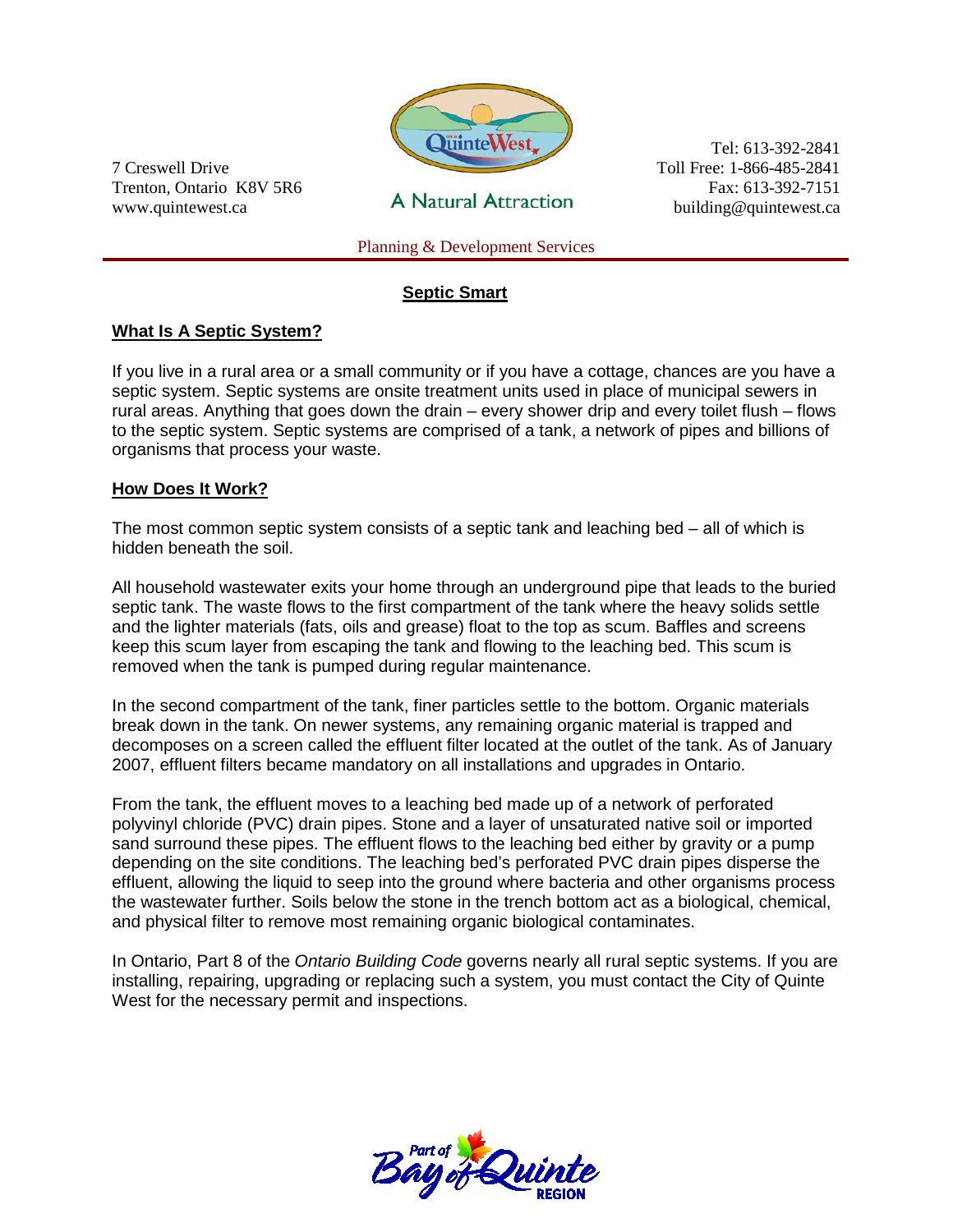### **Your Class 4 Rural Septic System**

Most rural homes use a Class 4 septic system as required in the *Ontario Building Code*. A Class 4 septic system uses a septic tank along with a leaching bed or a filter bed. The same bed types can look very different from site to site as the specific design is based on flow volumes from the house, space available in the yard, topography, soil material and depth to bedrock and/or other issues related to the property such as proximity to surface water and groundwater.

## **What Could Be Hiding Underground?**

You could have some very old technology working for you. In the past, steel tanks, cinderblock tanks or poured-in-place concrete tanks were used. Septic system technology is consistently changing and improving. Today, septic tanks are either pre-fabricated concrete or plastic.

Since the mid-1970's, septic tanks are required to have two compartments. Old tanks may only have one compartment.

Today's pipes used in leaching beds are plastic, but in the past clay tiles, asbestos pipes and non-corrode pipes were used. Today's spacing for leaching bed pipes is 1.6 metres (5.25 feet) but you may find only 0.9 metre (3 Feet) spacing in older systems.

If you find these old features, it doesn't mean your system isn't functioning properly, but it certainly indicates its age and that it may not be working to today's standards.

#### **Septic Systems And Your Health**

There are many contaminants in wastewater that can affect your health and the environment. They include bacteria, viruses, parasites and nitrate. If contaminants reach your drinking water supply, they can cause disease or other health or environmental problems.

A properly functioning septic system will remove most contaminates to acceptable levels. However, treated wastewater that percolates through the soil may contain contaminants that can enter the groundwater table. To reduce the risk to nearby ground or surface water supplies, the location of your septic system is crucial.

There are legislated minimum separation distances required between your septic system and your home and well, neighbouring homes and wells and nearby bodies of water. Respecting these distances and planning your lot accordingly will lead to a healthier, longer-lasting system.

#### **Why Should I Maintain My Septic System?**

Did you know that septic systems are the responsibility of you the homeowner? It is up to you to keep your system working properly to protect your environment, your health and your investment.

When properly designed, constructed and maintained, a septic system should provide longterm, effective treatment of your household wastewater. If you take good care of your system, you will save yourself the time, money and worries involved in replacing a failed system. Failed systems can be hazardous to your health, the environment and your pocketbook. It can degrade water supplies and reduce your property value. Below are some valuable tips to ensure the longevity of your system.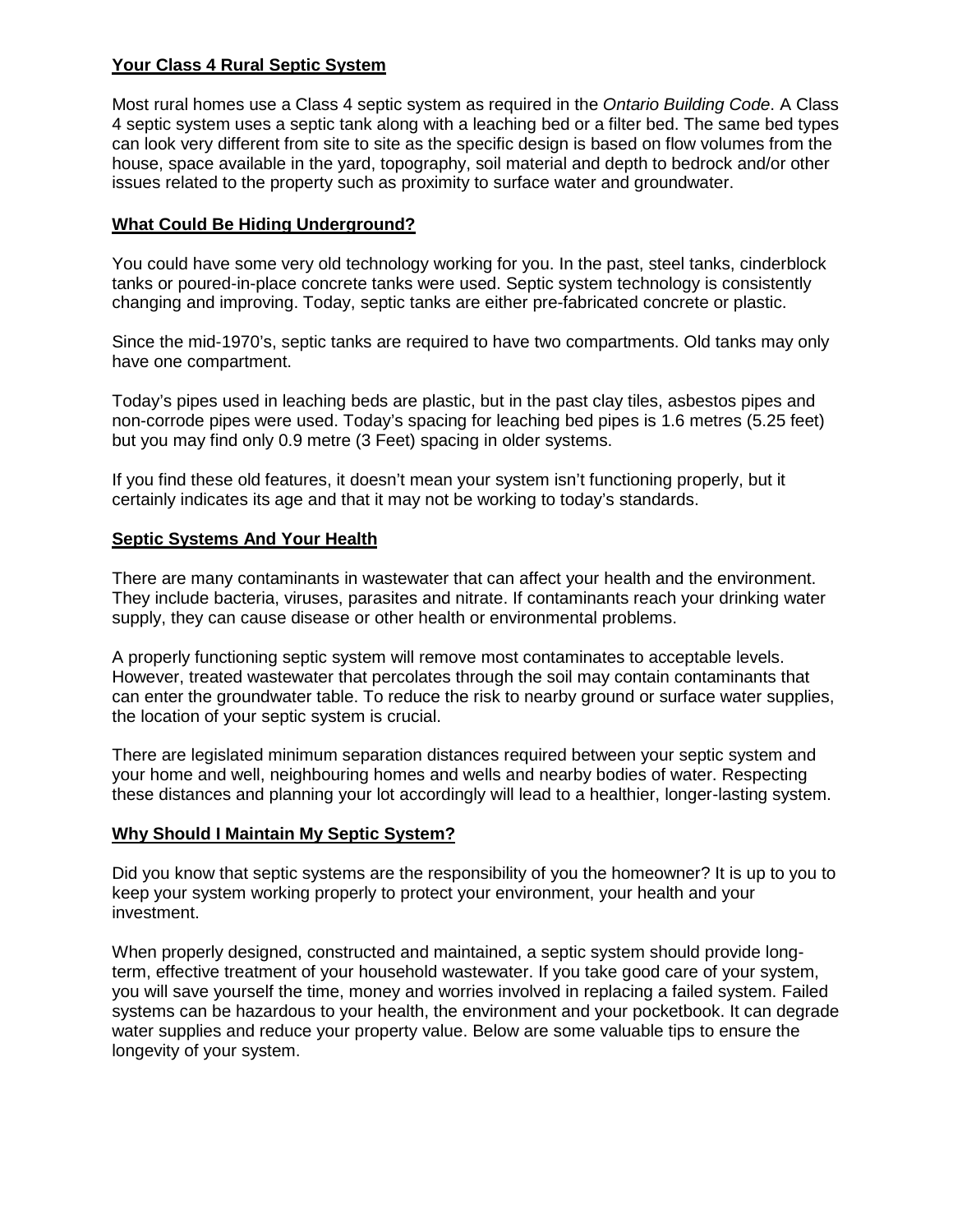| DO:                                                                             |                                                                                                                                                                                                                                                                                                                                                                                                                                                                                                                                                                                                                                                                                                                                                                                                                                                                                                                                                                                                      | DON'T:                                                                                                                                                                                                                                                                                                                                                                                                                                                                                                                                                                                                                                                                                                                                                                                                                                                                                                                                                                                                                      |
|---------------------------------------------------------------------------------|------------------------------------------------------------------------------------------------------------------------------------------------------------------------------------------------------------------------------------------------------------------------------------------------------------------------------------------------------------------------------------------------------------------------------------------------------------------------------------------------------------------------------------------------------------------------------------------------------------------------------------------------------------------------------------------------------------------------------------------------------------------------------------------------------------------------------------------------------------------------------------------------------------------------------------------------------------------------------------------------------|-----------------------------------------------------------------------------------------------------------------------------------------------------------------------------------------------------------------------------------------------------------------------------------------------------------------------------------------------------------------------------------------------------------------------------------------------------------------------------------------------------------------------------------------------------------------------------------------------------------------------------------------------------------------------------------------------------------------------------------------------------------------------------------------------------------------------------------------------------------------------------------------------------------------------------------------------------------------------------------------------------------------------------|
| ٠<br>$\bullet$<br>$\bullet$<br>$\bullet$<br>$\bullet$<br>$\bullet$<br>$\bullet$ | Familiarize yourself with the location<br>of your system<br>Keep the tank access lid secured to the<br>riser at all times<br>Keep an as build system diagram in a<br>safe place for reference<br>Keep accurate records of septic system<br>maintenance and service calls<br>Test your well water at least three times<br>a year – spring, summer and $fall - for$<br>indicator bacteria<br>Have your tank inspected for sludge<br>and scum buildup on a regular basis (3-<br>5 years) and clean out when a third of<br>the depth of your tank is full of sludge<br>and scum<br>Have your effluent filter checked and<br>cleaned every year; if you don't have<br>an effluent filter, consider adding one<br>Divert surface water away from your<br>leaching bed<br>Conserve water in the house to reduce<br>the amount of wastewater that must be<br>treated<br>Repair leaky plumbing fixtures<br>Replace inefficient toilets with low-<br>flush models<br>Consider installing a lint filter on your | Enter a tank $-$ gases and lack of oxygen<br>can be fatal<br>Put cooking oils or food waste down<br>the drain<br>Flush hazardous chemicals,<br>$\bullet$<br>pharmaceuticals, cigarette butts or<br>sanitary products<br>Use garbage disposal unit/garburator<br>$\bullet$<br>unless your system has been designed<br>for it<br>Use special additives that are claimed<br>$\bullet$<br>to enhance the performance of your<br>tank or system - you don't need them!<br>Dig without knowing the location of<br>your leaching bed<br>Drive or park over your tank of<br>$\bullet$<br>leaching bed<br>Pave over your leaching bed<br>٠<br>Allow livestock on the leaching bed<br>$\bullet$<br>Plant trees or shrubs too close to the<br>$\bullet$<br>septic tank or leaching bed<br>Connect rain gutters, storm drains,<br>$\bullet$<br>sump pumps or allow surface water to<br>drain into a septic system<br>Connect leaching bed or greywater<br>system to agricultural field drainage<br>Discharge water softener backwash to |
|                                                                                 | washing machine's discharge pipe                                                                                                                                                                                                                                                                                                                                                                                                                                                                                                                                                                                                                                                                                                                                                                                                                                                                                                                                                                     | the septic system unless your system<br>has been designed for it                                                                                                                                                                                                                                                                                                                                                                                                                                                                                                                                                                                                                                                                                                                                                                                                                                                                                                                                                            |
| $\bullet$                                                                       | Spread the number of loads of laundry                                                                                                                                                                                                                                                                                                                                                                                                                                                                                                                                                                                                                                                                                                                                                                                                                                                                                                                                                                | Drain hot tub and spa water to the                                                                                                                                                                                                                                                                                                                                                                                                                                                                                                                                                                                                                                                                                                                                                                                                                                                                                                                                                                                          |
|                                                                                 | throughout the week                                                                                                                                                                                                                                                                                                                                                                                                                                                                                                                                                                                                                                                                                                                                                                                                                                                                                                                                                                                  | septic system                                                                                                                                                                                                                                                                                                                                                                                                                                                                                                                                                                                                                                                                                                                                                                                                                                                                                                                                                                                                               |

# ASK TO SEE THE LICENSE!

Anyone in the business of pumping and cleaning septic tanks must be licensed by the Ontario Ministry of the Environment.

Anyone who installs, repairs or services septic tanks must be licensed by the Ontario Ministry of Municipal Affairs and Housing.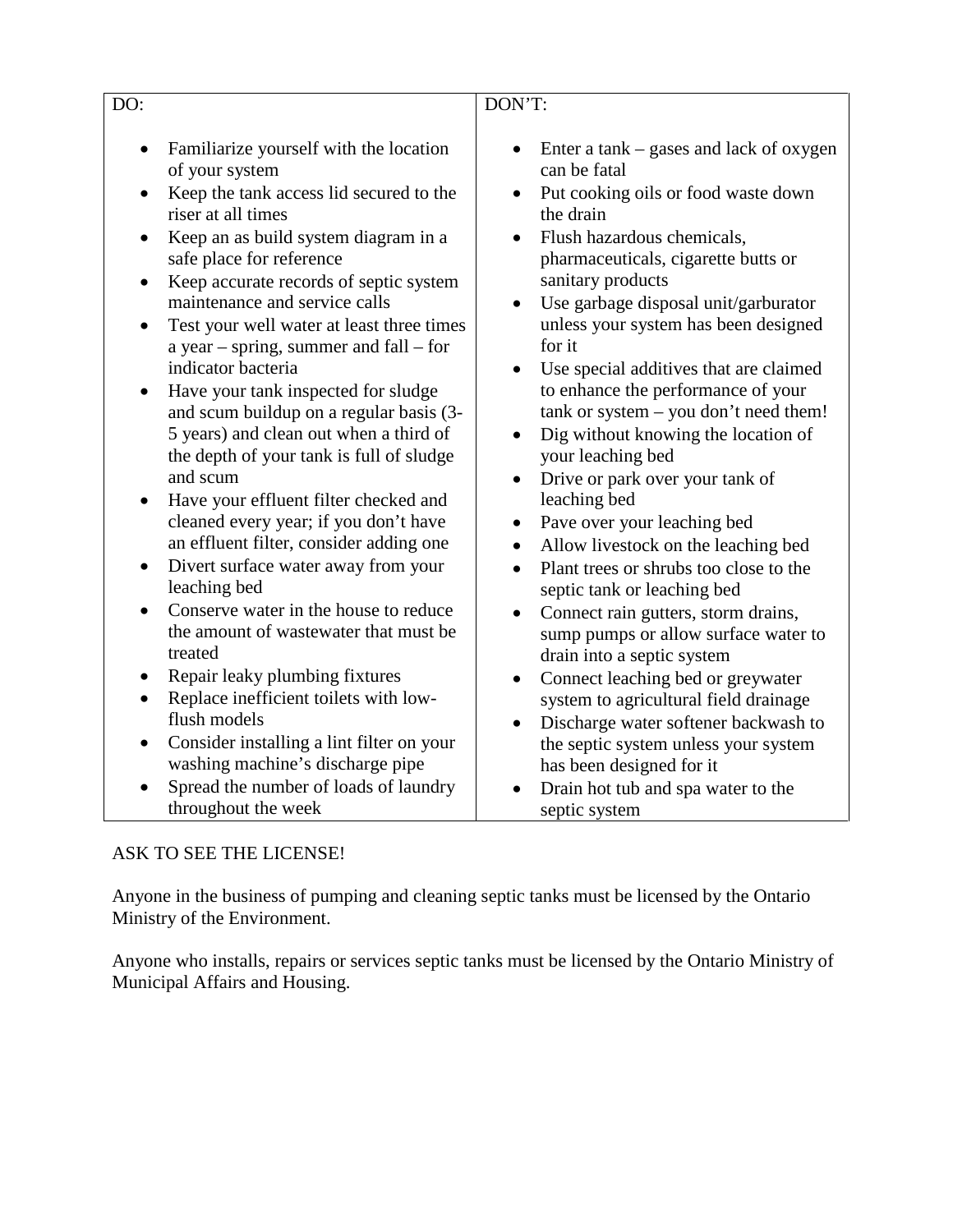## **What Happens When There's A Problem?**

Septic systems have a lifespan of approximately 15-40 years. To maximize the lifespan of your system, follow the "Do and Don't" list.

A malfunctioning septic system is easy to see….and smell. If you suspect you have a problem with your septic system, it is important to fix the problem quickly. A malfunctioning septic system is a risk to your environment and your health. It can quickly contaminate groundwater and surface water used as drinking sources.

If you think there's a problem, start by having the septic system inspected. The tank may just need a cleaning. However, if there is a problem with the leaching bed, you will want to speak to an onsite sewage system professional for their advice. Onsite sewage system professionals include installers, professional engineers, certified engineering technologist and registered sewage system designers. A second opinion is always recommended.

If a homeowner has a malfunctioning septic system, the big question is, "Do I have to replace the whole system?" Repairs can range from cleaning a few lines to replacing entire leaching beds and removing contaminated and clogged soils. An onsite sewage system professional should be retained. Their first task will be to determine the cause of the failure.

If repairs are required to correct your septic system problem, contact us to obtain the appropriate permit before proceeding.

#### **New Technology**

Alternative technology for treating wastewater for individual homes has been around since the 1970's. Only in the late 1990s did new technologies become more readily available thereby providing more choices for homeowners.

Sometimes alternative technology may be the only option. Conventional systems sometimes do not work on small lots, waterfront properties or when replacing systems in a confined area.

Alternative technologies may be required to reduce certain contaminants (e.g., nitrate) if your property is located in a vulnerable groundwater or surface water area as identified through local source water protection studies.

The research and development of alternative technologies have made it possible to produce an effluent of the same quality or even better than some large municipal treatment plants. Homeowners should not be afraid to consider new approved technology such as Aerobic Treatment Units (ATUs) and Media Filters. Your local onsite sewage system professional can help you select the right technology for your site.

#### **Water Conservation**

Water conservation is always a good thing. When it comes to your septic system, the more a household conserves, the less water enters the septic system. Efficient water use can improve the bacterial action of the septic system and reduce the risk of failure.

- Check for leaky taps and leaking toilets. Each small drip adds up
- Replace your inefficient toilets with a low-flush, high-efficiency or a dual flush toilet